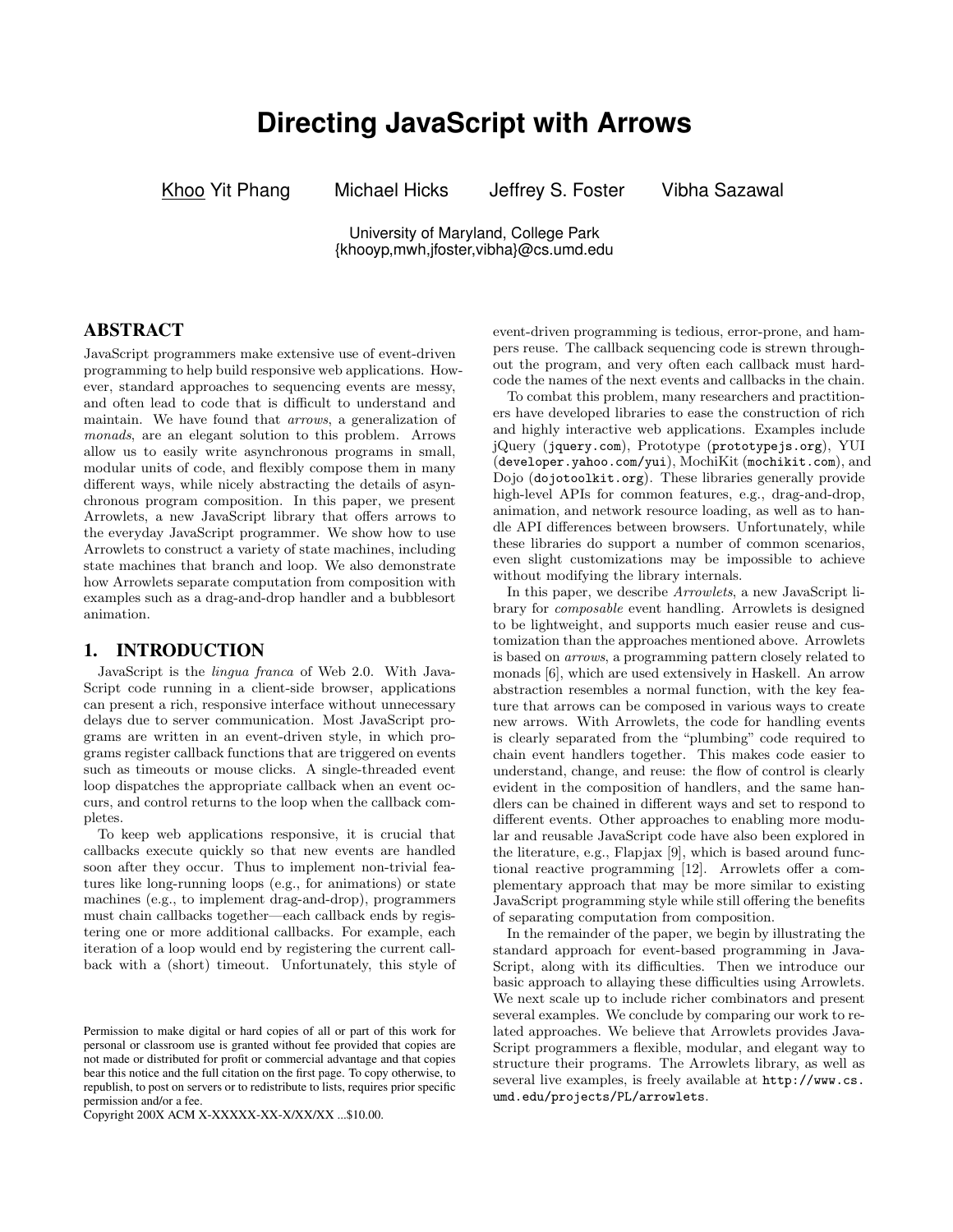### 2. EVENT PROGRAMMING IN JAVASCRIPT

In modern web browsers, JavaScript is implemented as a single-threaded programming language. This is a real problem for web developers, because the browser's JavaScript interpreter typically runs in the main UI thread. Thus a long-running script could stall a web page (and browser), making it appear unresponsive.

To solve this problem, JavaScript programs make heavy use of event-driven programming, in which programs register asynchronous callbacks to handle UI interactions and break up long-running tasks. For example, the following program<sup>1</sup> registers the clickTarget callback on the HTML element named target, and will be called each time target is clicked:<sup>2</sup>

```
function clickTarget (evt) {
    evt. currentTarget. textContent = "You clicked me!";
}
document.getElementById("target")
        .addEventListener("click", clickTarget, false);
```
Events are also used to slice long-running loops into small tasks that quickly return control to the UI. For example, the following program scrolls a document one pixel at a time until the document can be scrolled no further. The call to setTimeout schedules a call to scrollDown(el) to occur 0ms in the future:

```
function scrollDown(el) {
    var last = el. scrollTop ++;
    if ( last != el . scrollTop )setTimeout(scrollDown, 0, el );
}
scrollDown(document.body);
```
We can think of scrollDown as a state machine. In the initial state, it tries to scroll one pixel, and then either transitions to the same state (if the scroll succeeded) or to an accepting state (if scrolling is complete). The scrollDown function implements a very simple state machine with only one handler, and as such is easy to write. Chaining handlers together to implement more complicated state machines can be more difficult, as we show next using drag and drop.

#### 2.1 Standard Drag-and-Drop

Consider the problem of supporting drag-and-drop in a web browser. Figure  $1(a)$  gives a state machine showing the sequencing of event handlers we need for this feature. We begin with a mousedown event on an item of interest and transition to the setup state. From there, we cancel dragand-drop if the user releases the mouse (mouseup), or start the drag for real on a mousemove. The user can keep dragging as much as they like, and we drop when the mouse button is released. In each of these states, we need to do various things, e.g., when we (re-)enter the drag state, we animate the motion of the selected object.

The standard approach to implementing this state machine is shown in Figure 1(b). Each function corresponds to one state, and mixes together "plumbing" code to install and uninstall the appropriate event handlers and "action"



(a) State machine

| $\mathcal I$ | function setup(event) {                                |
|--------------|--------------------------------------------------------|
| 2            | <b>var</b> target $=$ event. current Target;           |
| 3            | target.removeEventListener("mousedown", setup, false); |
| 4            | target.addEventListener("mousemove", drag, false);     |
| 5            | target.addEventListener("mouseup", cancel, false);     |
| 6            | $/*$ setup drag-and-drop $*/$                          |
| $\gamma$     |                                                        |
| 8            | function $drag(event)$ {                               |
| 9            | <b>var</b> target $=$ event. current Target;           |
| 10           | target .removeEventListener("mouseup", cancel, false); |
| 11           | target.addEventListener("mouseup", drop, false);       |
| 12           | /* perform dragging $*/$                               |
| 13           | ł                                                      |
| 14           | function drop(event) {                                 |
| 15           | <b>var</b> target $=$ event. current Target;           |
| 16           | target.removeEventListener("mousemove", drag, false);  |
| 17           | target .removeEventListener("mouseup", drop, false);   |
| 18           | /* perform dropping $*/$                               |
| 19           |                                                        |
| 20           | function cancel (event) $\{$                           |
| 21           | var target $=$ event. current Target;                  |
| 22           | target .removeEventListener("mousemove", drag, false); |
| 23           | target .removeEventListener("mouseup", cancel, false); |
| 24           | /* cancel drag-and-drop $*/$                           |
| 25           | ļ                                                      |
| 26           | document.getElementById("dragtarget")                  |
| 27           | .addEventListener("mousedown", setup, false);          |

(b) Standard JavaScript implementation Figure 1: Drag-and-drop in JavaScript

code to implement the state's behavior. For example, we install the setup function to handle the mousedown event on line 27. When called, setup uninstalls itself and adds handlers to transition to the drag and cancel states (lines 3–5), and then carries out appropriate actions (line 6).

Even though this code has been distilled down to only the control flow, it is not that easy to understand. The flow of control is particularly convoluted: each event handler ends by returning, but the actual control "continues" indirectly to one of several subsequent event handlers. Code reuse is also hard, because each event handler hard-codes its subsequent event handlers, and the side-effects of drag-and-drop are interspersed with the state transition logic. For example, if we wanted to initiate drag-and-drop with a mouseover event, we would need to make a new copy of setup.

#### 2.2 Drag-and-Drop with Arrowlets

Event-driven programming in JavaScript does not have to be convoluted and monolithic: with Arrowlets, we can easily write event-driven code that is clean, understandable and reusable.

Figure 2(a) gives an arrow composition diagram outlining

<sup>1</sup>For brevity, the code as shown in this paper does not run in Internet Explorer due to minor API differences. The examples have been verified to work in Safari and Firefox.

 $2$ The last parameter to addEventListener, required by Firefox, selects the order of event handling, and can be ignored for this and all other examples in the paper.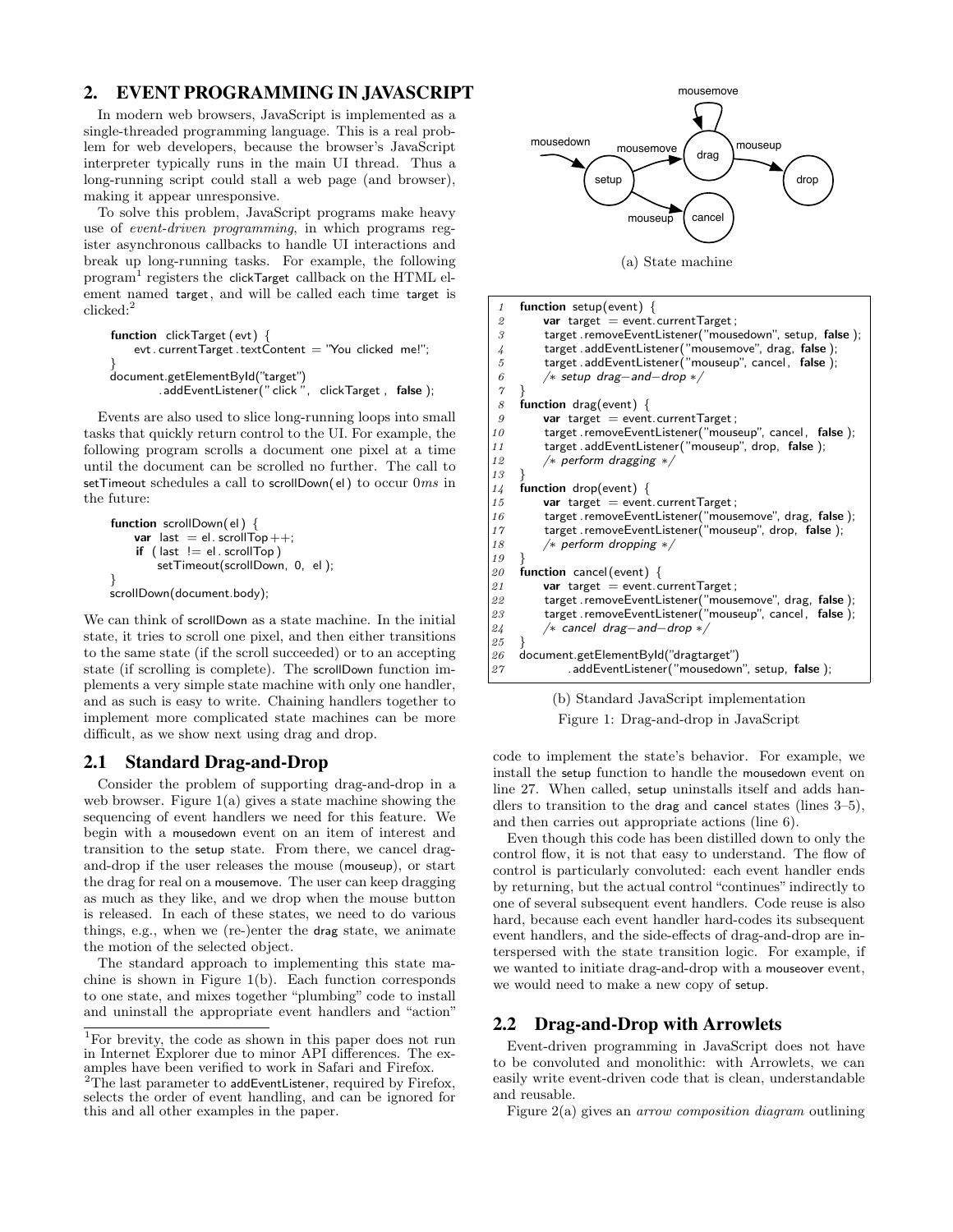

(b) JavaScript implementation

| 32 | DragElementA("dragtarget")              |
|----|-----------------------------------------|
| 33 | .next(EventA("mouseover").bind(setupA)) |
| 34 | .next(dragDropOrCanceIA)                |
| 35 | . run $()$                              |

(c) Alternative—setup on mouseover

| 36             | (nextPieceA                             |
|----------------|-----------------------------------------|
| 37             | . next (EventA("click"). bind (setupA)) |
| 138            | . $next((dragOrDropA$                   |
| 39             | . $next(repeatfWrongPlaceA)$ . repeat() |
| $\frac{1}{4}0$ |                                         |
| $\frac{1}{4}$  | ). $repeat()$                           |
| $\frac{1}{2}$  | . $run()$                               |

(d) Jigsaw game re-using drag-and-drop elementary arrows Figure 2: Drag-and-drop with arrows

drag-and-drop with Arrowlets. It corresponds almost directly to the state machine in Figure  $1(a)$ , except we have indicated the target (#dragtarget) and written events as nodes. The two dashed boxes indicate portions of the composition we intend to reuse.

Figure 2(b) shows the complete implementation of dragand-drop with Arrowlets. As before, we introduce four func-

| Combinator              | Use                                      |
|-------------------------|------------------------------------------|
| $f$ . Async $A()$       | lift function f into an arrow (called    |
|                         | automatically by combinators be-         |
|                         | low)                                     |
| $h = f.next(g)$         | $h(x)$ is $f(g(x))$                      |
| $h = f$ . product $(g)$ | h takes a pair $(a,b)$ as input, passes  |
|                         | a to f and b to g, and returns a pair    |
|                         | $(f(a), g(b))$ as output                 |
| $h = f \cdot bin d(g)$  | h calls f with its input x, and then     |
|                         | calls g with a pair $(x, f(x))$ .        |
| $h = f$ . repeat()      | h calls f with its input; if the output  |
|                         | of f is: Repeat $(x)$ , then f is called |
|                         | again with x; Done(x), then x is re-     |
|                         | turned                                   |
| $h = f \cdot or(g)$     | h executes whichever of f and g is       |
|                         | triggered first, and cancels the other   |
| h.run()                 | begins execution of h                    |

Table 1: Arrow combinators used by drag-and-drop.

tions, setupA, dragA, dropA, and cancelA, to handle the respective drag-and-drop states. Each handler takes as input a drag proxy and the triggering event. The drag proxy wraps the actual target, and additionally implements four methods—setupDrag, moveDrag, dropDrag, cancelDrag. The bodies of these four methods correspond exactly to the code represented by lines 6, 12, 18, and 24 in Figure 1(b). Using proxy objects affords greater flexibility in customizing the side-effect of drag-and-drop, and is a standard trick found in many JavaScript libraries. For example, one drag-anddrop machine could use a proxy that moves the target when dragged, while another proxy could be used to draw a trail behind the dragged target.

The remainder of Figure 2(b) assembles the drag-and-drop state machine from the handlers we have written. To do so, we use combinators to compose the handlers with the appropriate event triggers. These combinators compose arrows, which include regular functions or specialized event listeners that we provide, and describe serial and parallel combinations of arrows. Table 1 describes the arrow combinators we use to implement drag-and-drop; full details appear in Sections 3 and 4.

In Figure 2(b), we have split the composition into three pieces: dragOrDropA, dragDropOrCancelA, dragAndDropA. Each handler is connected to its triggering event using bind, and then connected to each other with other combinators. For example, the arrow dragOrDropA on lines 18–21 (shown in a dashed box in the part (a)) connects the drag state to itself (upon a mousemove) or to the drop state (upon mouseup).

Finally, the entire drag-and-drop composition is installed on the DragElementA("dragtarget") drag proxy on line 31. The arrow DragElementA, which we have elided, locates and returns the named HTML element wrapped in the proxy object that implements the animation of drag-and-drop.

Notice that the composition on lines 18–31 is simply a transliteration of the arrow diagram. We think this is a much more direct way to construct this event handling code than the standard approach we saw earlier, while retaining its basic computational structure. In particular, with Arrowlets the code implementing the effect of each handler is essentially unchanged; the difference is that hard-coded, indirect state transitions have been traded for more flexible,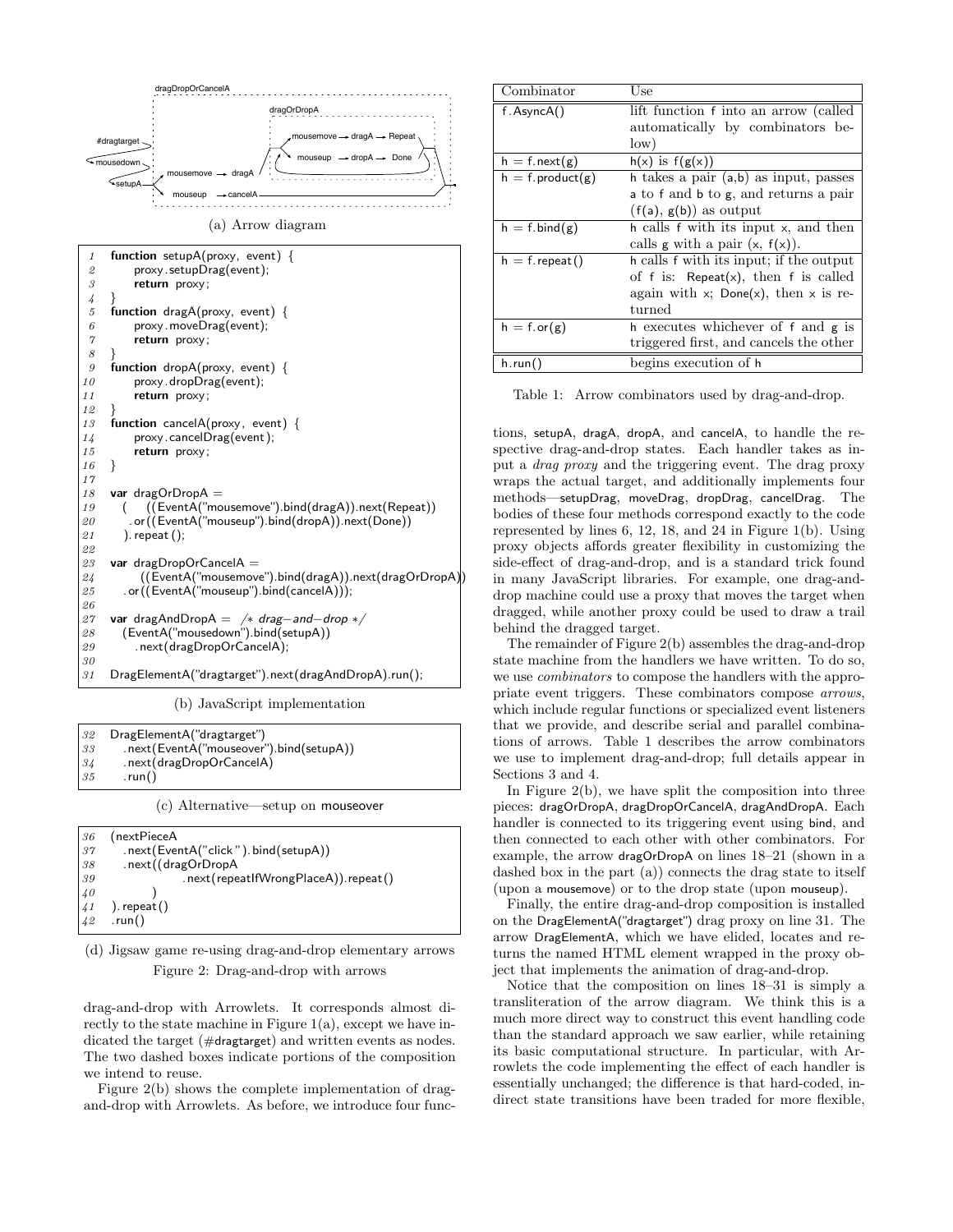```
class Arrow a where
     arr :: (b \rightarrow c) \rightarrow a b c(\ggg) :: a b c \rightarrow a c d \rightarrow a b d
instance Arrow (\rightarrow) where
    arr f = f(f \gg g) x = g(f x)
```
(a) Arrows in Haskell

```
Function. prototype. A = function() \{ / * arr * /return this ;
}
Function. prototype.next = function(g) { /* \gg\gg */
    var f = this; g = g.A(); /* ensure g is a function */
    return function(x) { return g(f(x)); }
}
```


direct arrowlet compositions. Moving to a system like Flapjax, which uses an entirely different computational model, would require more pervasive changes [9]. (See Section 5 for more discussion.)

Once we have used Arrowlets to separate setupA, dragA, dropA, and cancelA from each other and their event triggers, we can reuse them in different compositions of arrows. For example, Figure 2(c) shows an alternative drag-and-drop implementation that is initiated by a mouseover event, rather than a mousedown event.

We can even re-use the elementary arrows of drag-anddrop in a different application. Figure 2(d) shows the basic control-flow of a jigsaw puzzle game. One piece of the jigsaw puzzle is first displayed (line 36), picked up with a click event (line 37), and then moved with the cursor until being dropped by the mouseup event inside dragOrDropA (line 38). However, the piece may be automatically picked up again if it was dropped in the wrong place (line 39). And the whole composition repeats with the next jigsaw piece. Re-using the code in Figure 1(b) to build this new structure would be non-trivial, while with asynchronous event arrows, building such compositions is straightforward.

#### 3. IMPLEMENTATION OF ARROWLETS

The design of Arrowlets is based on the concept of arrows from Haskell [6]. Arrows are generalizations of monads [11], and like them, they help improve modularity, by separating composition strategies from the actual computations; they are flexible, because operations can be composed in many different ways; and they help isolate different program concerns from one another.

We will first explain the concept of arrows with the simplest possible arrows, namely regular functions, and then build on it to describe how various components of the Arrowlets library are implemented in JavaScript.

#### 3.1 Function Arrows

Figure 3(a) gives a (very) simplified definition of the  $Arrow$ type class in Haskell. A type  $a$  is an instance of  $Arrow$  (written Arrow a) if it supports at least two operations:  $arr f$ , which lifts function f into a, and  $f \gg g$ , which produces a

new arrow in which  $g$  is applied to the output of  $f$ .

The simplest arrow instance,  $Arrow(\rightarrow)$ , represent standard functions where *arr* is the identity function, and  $\gg$  is function composition. With these operations, we can compose functions using arrow operations:

$$
add1 x = x + 1
$$
  

$$
add2 = add1 \ggg add1
$$

 $result = add2 1 \qquad \{- \; returns \; 3 - \}$ 

Figure 3(b) shows function arrows in JavaScript. In Java-Script, every object has a prototype object (analogous to a class). Properties (e.g., methods) of an object are first looked up in the object itself, and if not found, are looked up in the object's prototype. JavaScript functions are themselves objects, and hence they have a prototype, named Function. prototype.

In Figure 3(b), we add two methods to every function object. The A method, corresponding to arr, lifts a function into an arrow. As in Haskell, the A method is just the identity. The next combinator, corresponding to  $\ggg$ , composes two arrows by returning a new (anonymous) function invoking the composition. In this code, binding f to this sets f to refer to the object (i.e., function) whose next combinator is invoked. We also lift argument g to an arrow with the call g.A(). This check helps ensure that g is a function (all of which have the A method).

With these simple definitions, we can now compose functions as arrows in JavaScript in the same way as Haskell:<sup>3</sup>

```
function add1(x) \{ return x + 1; \}var add2 = add1.next(add1);var result = add2(1); /* returns 3*/
```
JavaScript lacks Haskell's sophisticated type system, so we unfortunately cannot statically ensure arrows are used correctly. For example, the definition in Figure 3(b) only works for single argument functions. Moreover, we may have different kinds of arrows that cannot be simply mixed together. Thus in practice (and in the examples below), we will introduce new prototypes to distinguish different kinds of arrows from each other.

#### 3.2 CPS Function Arrows

Regular function composition will not work for event handling arrows because event handlers are invoked asynchronously, e.g., they are registered as callbacks with functions such as addEventListener. Instead, in Arrowlets we use continuation passing style (CPS) [2], a well-known programming technique. We convert all functions to take a continuation parameter, which is akin to an event handler callback, and use CPS composition to compose regular functions and asynchronous functions.

Figure 4 shows how we use CPS in Arrowlets. A CPS function takes two arguments: the "normal" argument x and a continuation k, called with the function's final result. In the figure, CpsA (lines 1–3) constructs a CPS arrow from a cps function. In JavaScript, constructors are simply regular functions, and when we invoke new CpsA(cps), JavaScript creates a new object and then initializes it by calling CpsA(cps) with this bound to the new object.

<sup>&</sup>lt;sup>3</sup>Notice that we did not need to apply the A method to add1, because we have added the next combinator to all functions, thus implicitly making them arrows.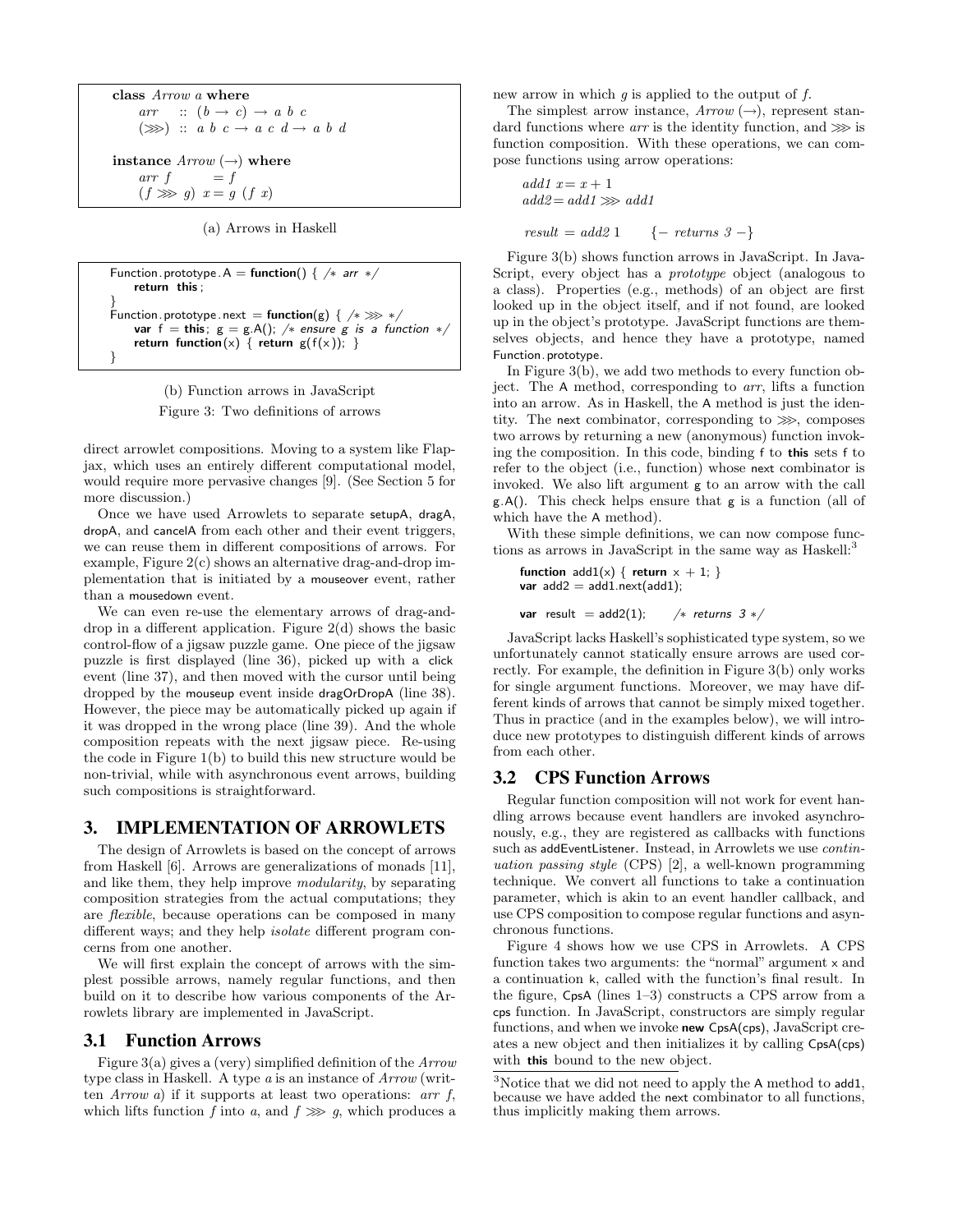```
1 function CpsA(cps) {
2 this cps = cps; /* cps :: (x, k) \rightarrow () */
3 }
4 CpsA.prototype.CpsA = function() { /* identity */5 return this ;
\frac{6}{7}CpsA.prototype.next = function(g) {
8 var f = \text{this}; g = g \text{.} \text{CpsA}();
9 /* CPS function composition *<br>10 return new CpsA(function(x, k
        return new CpsA(function(x, k) {
11 f.\text{cps}(x, function(y)) {
12 g.cps(y, k);
13 });
14 });
15 }
16 CpsA.prototype.run = function(x) {
17 this .cps(x, function(y) \{ \};
18 }
19 Function. prototype. CpsA = function() { /* lifting */20 var f = this:
21 /* wrap f in CPS function */22 return new CpsA(function(x, k) {
23 k(f(x));
24 });
25 }
```
Figure 4: CPS function arrows in JavaScript

On line 4 we introduce our convention of giving CpsA objects an identity CpsA method, which we use like the A method from Figure 3(b): if we successfully invoke  $x =$  $x$ .CpsA(), we know x is a CPS arrow. The next combinator is implemented using the CPS equivalent of function composition,<sup>4</sup> invoking f, and passing in a continuation that invokes  $g$ , which itself continues with  $k$  (lines 7–15). We call a CPS arrow by invoking its run method (lines 16–18), which simply calls the function in the cps field with the actual argument and a do-nothing function that acts as the final continuation. Finally, we extend Function's prototype with a CpsA method to lift a normal one-argument function into a CPS arrow. With this method, programmers using Arrowlets can write regular functions, and the details of CPS are effectively hidden.

With these definitions, we can convert our add1 and add2 functions to CPS and compose them:

```
function add1(x) \{ return x + 1; \}var add2 = add1.CpsA().next(add1.CpsA());var result = add2.run(1); /* returns 3*//* where: add1.CpsA().cps = function(x, k) { k(add1(x)); }add1.CpsA().next(add1.CpsA()).cps
             = function(x, k) { k(add1(add1(x)));} */
```
### 3.3 Simple Asynchronous Event Arrows

Building on CPS arrows we can now define simple event arrows, which are CPS functions that register their continuations to handle particular events. Ultimately we will want several forms of composition, but for now, we define an event arrow SimpleEventA that supports linear sequencing, shown in Figure 5.

In this code, the function SimpleEventA acts as a constructor, where line 3 implements a convenient JavaScript idiom.



Figure 5: SimpleEventA for handling JavaScript listeners

If the constructor is called as a regular function (i.e., without new), it calls itself again as a constructor to create a new SimpleEventA object. This allows us to omit new when using SimpleEventA. Line 4 stores the name of the event this arrow handles.

Lines 6–14 define the SimpleEventA prototype object to be a CpsA arrow constructed from an anonymous function. By making the prototype a CpsA object, SimpleEventA inherits all the properties of CpsA. The anonymous function installs the local function handler to be triggered on eventname (line 13). When this event fires, handler deregisters itself from handling that event, and then invokes the continuation k with the received event. We chose to immediately deregister event handlers that have fired since this corresponds to transitions in a state machine, according to our motivating use case.

*Examples.* Let us rewrite the very first example in Section 2 to use our simple event arrows. First we write a handler arrow for the event:

```
var count = 0:
function clickTargetA (event) {
    var target = event.current Target;
    target .textContent = "You clicked me!" + + +count;
    return target ;
}
```
This function extracts the target of the event, updates its text, and then returns it (for the next event handler). To register this code to handle a single click, we write the following plumbing code:

```
SimpleEventA("click "). next( clickTargetA )
    . run(document.getElementById("target"));
```
This code creates an event arrow for a click event (on the target element) and composes it with our handler arrow. When the event fires, clickTargetA is called with the event's target, and the event handler is removed. Also, in this code, the structure of event handling is quite apparent. And, because we have separated the plumbing from the actions, we can reuse the latter easily. For example, to count button clicks on another target, we just create another SimpleEventA, reusing the code for clickTargetA (the effect on count is shared by the two handlers):

SimpleEventA("click "). next( clickTargetA ) . run(document.getElementById("anotherTarget"));

If we want to track a sequence of events on the same target, we simply compose the handlers:

<sup>4</sup> JavaScript lacks tail-call optimization, so this simple definition of next can cause the call stack to overflow. Our actual implementation uses trampolines to avoid this issue.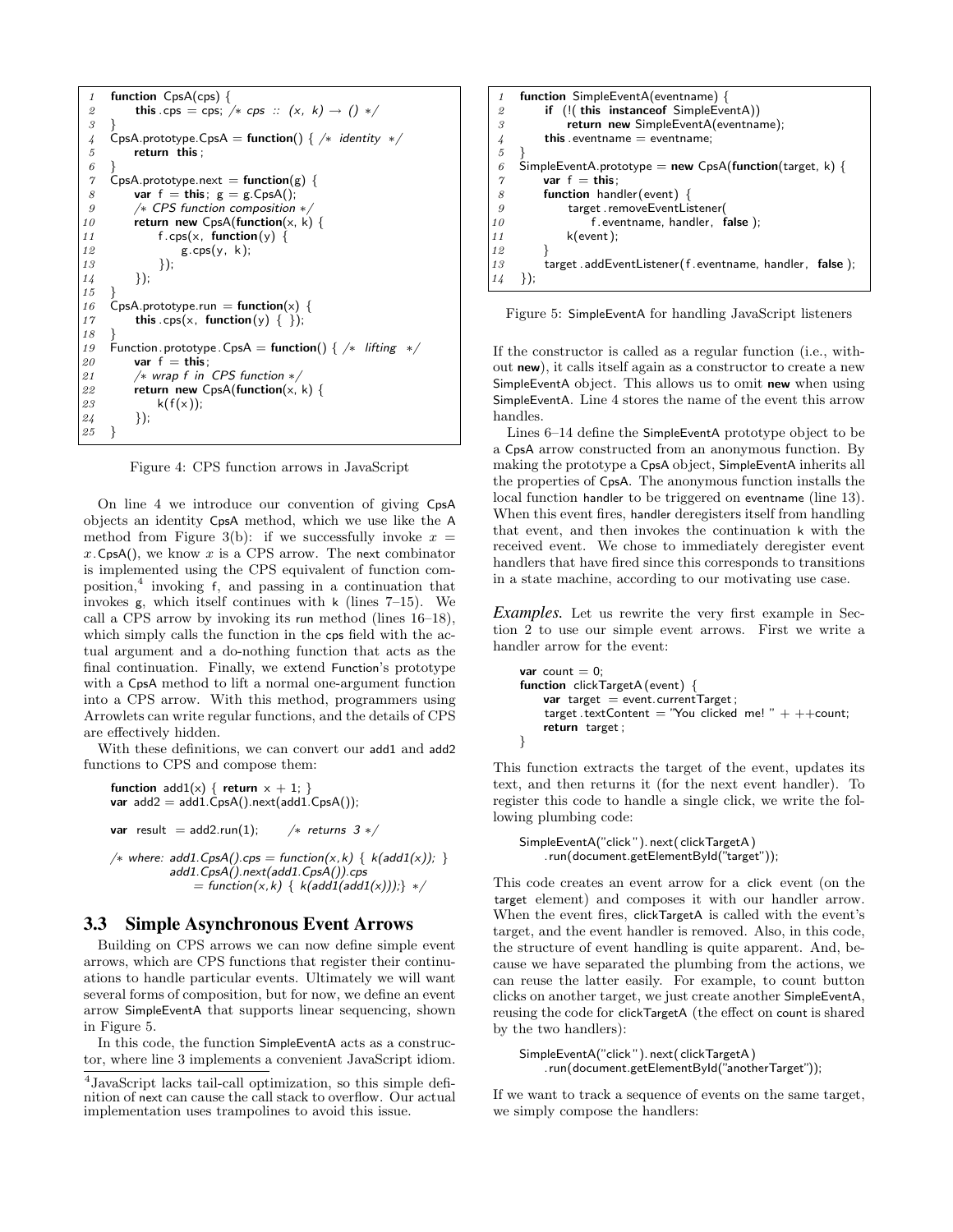```
SimpleEventA("click "). next( clickTargetA )
    .next( SimpleEventA("click "). next( clickTargetA ) )
. run(document.getElementById("target"));
```
This code waits for one click, increments the count, and then waits again for a click, and increments the count once more. Sequential composition of asynchronous event arrows using next is associative, as expected, so we could equivalently write the above as

```
SimpleEventA("click "). next( clickTargetA )
    .next(SimpleEventA("click "))
    .next( clickTargetA )
. run(document.getElementById("target"));
```
Event arrows have another useful property in addition to easy composition: The details of different browser event handling libraries can be hidden inside of the arrow library, rather than being exposed to the programmer. For example, Internet Explorer uses attachEvent instead of addEventListener, and we could modify the code in Figure 5 to call the appropriate function depending on the browser.

## 4. FULL ASYNCHRONOUS ARROWS

Now that we have developed simple event arrows, we can extend them with features for implementing more sophisticated examples, like drag-and-drop. To do this we need to introduce a number of arrows and combinators. We introduce these by example next, and defer a detailed description of their implementation to Section 4.2.

# 4.1 Arrows and Combinators

*Asynchronous Event Arrows with Progress.* Previously, we introduced an arrow SimpleEventA for handling particular events. In practice, we want to support multiple arrows "in flight" at a time, e.g., in the setup state of drag-and-drop, we wait for multiple events at once. Thus we must be able to cancel an event handling arrow while it is active so that we can switch to another state.

Our solution is to create a new arrow AsyncA, which extends CpsA with support for tracking progress and cancellation. When an AsyncA is run, it returns a progress arrow, which can be used to observe or cancel execution of the arrow. We use AsyncA to build EventA, which similarly extends SimpleEventA with support for progress and cancellation. Using EventA, we can augment the two-click example from the prior section so that it returns a progress arrow p. We can then use p to affect the arrow in flight, e.g., to stop waiting for clicks after 10 seconds, as shown below.

```
var target = document.getElementById("target");
var p = EventA("click"). next( clickTargetA)
     . \mathsf{next}(\mathsf{EventA}("click") . \mathsf{next}(\mathsf{clickTargetA})). run( target );
/* p can be used to abort the event arrow */setTimeout(function() {
    p. cancel (); /* cancels event arrow */
     target .textContent = "Can't click this";
}, 10000);
```
We can also use  $p$  to track when an event begins:

```
var status = document.getElementById("status");
p.next(function() {
    /* called when event arrow finishes *status .textContent = "I've been clicked !";
```

```
}). run ();
```
We can use progress arrows in combination with looping, described next, to build widgets like progress bars for long operations.

*Looping with* repeat(). To support loops in state machines, such as the drag state in our drag-and-drop example, we provide a repeat combinator. The expression f repeat(t) creates an arrow that puts f in a loop. If f returns returns Repeat(x), then  $f$  is called again with  $x$  after  $t$  milliseconds have elapsed; otherwise if j returns  $Done(x)$ , then the loop completes and returns x.

As an example, we can use repeat to implement an animation of bubble sort:

```
var bubblesortA = function(x) {
    var list = x. list, i = x. j, j = x. j;
    if (j + 1 < i) {
        if ( list .get(j) > list.get(j + 1)) {
             list .swap(j, j + 1);
        }
        return Repeat({ list : list, i : i, j : j + 1 });
    } else if (i > 0)return Repeat(\{ list : list, i : i - 1, j : 0 });
    } else {
        return Done();
    }
}.AsyncA().repeat(100);
```

```
/* list is an object with methods get and swap */bubblesortA.run({list : list , i : list . length , j : 0 });
```
The arrow bubblesortA takes as input an object that contains three properties: the list to be sorted, and indices i and j representing the iteration state. Here, list is a proxy object with methods for looking up an element (get) and for swapping two elements (swap); these methods could be implemented to visualize the progress of sorting in the display.

The body of bubblesortA is a standard bubble sort, except instead of a do-while loop, we continue iteration by returning a Repeat object with updated values for list , i, and j, or we return Done when the loop is complete. We create the arrow by using the repeat combinator with an interval of 100ms so that the bubble sort can be visualized slowly. We could also use a shorter interval for improved performance.

*Parallel arrows with* product()*.* Arrows also provides combinators for parallel compositions. The product combinator (∗∗∗ in Haskell) takes two arrows and produces a new arrow that takes as input a pair, applies the constituent arrows to each component of the pair, and outputs the result in a pair. For Arrowlets, we additionally define the product combinator to execute concurrently and synchronize at the completion of both arrows.

Using the product combinator, we can extend the example at the end of Section 3.3 to respond only after the user clicks on two targets in any order. First, we modify clickTargetA to update two targets:

```
function clickTargetsA (target1, target2) {
    target1 .textContent = "You clicked me!";
    target2 .textContent = "And me too!";
}
```
Note that Arrowlets automatically unpacks a pair of targets into the argument list of clickTargetsA. We can then register this handler on two targets with the following plumbing:

(EventA("click "). product(EventA("click ")))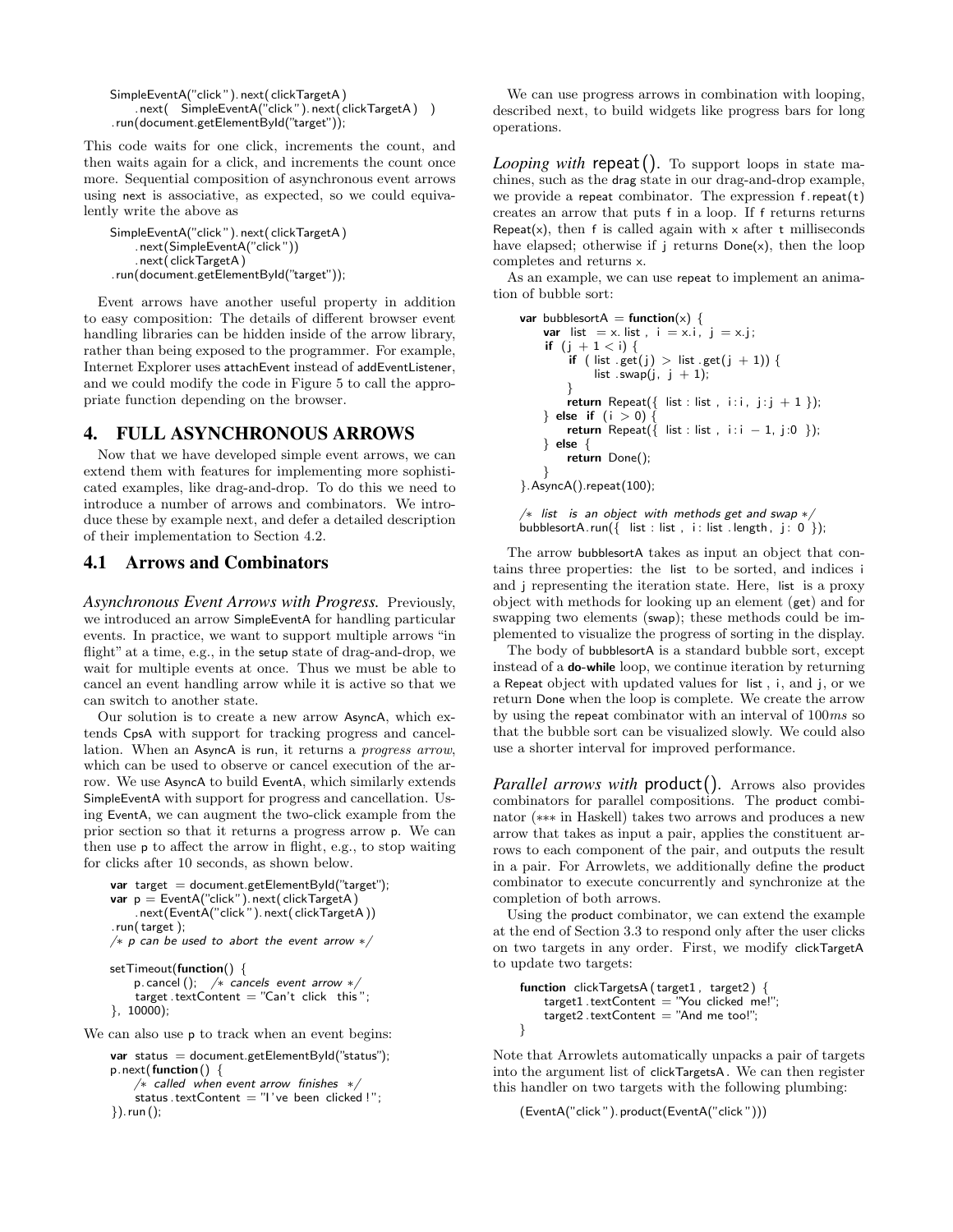```
.next( clickTargetsA )
. run(Pair(document.getElementById("target1"),
          document.getElementById("target2")));
```
Now only after both targets are clicked on, which may be in any order, will the clickTargetsA handler be called to display the message.

*Branching with Either-or* (*)*. Our next addition to AsyncA is an "or" combinator that combines two asynchronous arrows and allows only one, whichever is triggered first, to execute. For example, this allows us to wait for a keystroke or a mouse movement, and respond to only one. An "or" combinator is necessary for supporting any branching state machine, as with drag-and-drop.

As an example, we demonstrate a simple coin-toss game implemented with or below. We first define WriteA to create an arrow that writes into an event's target element. Then, we compose two arrows that respond to clicks in heads and tails . Finally, we combine the arrows with or, ensuring that the player can only click once, on either heads or tails . Unfortunately, in this game, you'd never win.

```
function WriteA(str) {
    return function(event) {
        var target = event.currentTarget;
        target .textContent = str;
        return target ;
    };
}
var heads = ConstA(document.getElementById("heads"));var tails = ConstA(document.getElementById("tails"));
   (heads.next(EventA("click ")). next(WriteA("I win!")))
. or( tails .next(EventA("click ")). next(WriteA("You lose ! ")))
. run ();
```
*Forwarding Arrow Inputs.* Finally, most arrows take an input, perform some computation on it, and output the result of the computation to the next arrow in sequence. However, there are many cases where we want pass the input "around" the next arrow, i.e., to keep the original input in addition to the output. For example, in our drag-and-drop example from Section 2.2, an event handler receives not just the event it was triggered on, but also the proxy object on which the event listeners were installed on. The bind combinator provides this feature. In the short example below, we show how an image manipulator can display before-andafter shots of a brightened image.

var showBeforeAndAfterA = brightenA.bind(displayA);

# 4.2 Implementation Details

*Progress and Asynchronous Arrows.* The first step of our implementation is to extend CpsA so that continuations take both the normal function argument x and a progress arrow argument p. Progress arrows are created with the ProgressA constructor, described below. Our CpsA definition extended with progress arrows is called AsyncA, for asynchronous arrow, and is shown in lines 1–10 of Figure 6. The constructor (line 1) and lifting function (line 2) work analogously to CpsA; next (lines 3–10) simply passes the extra parameter through the CPS composition. The run method now

```
1 function AsyncA(cps) { this .cps = cps; }
2 AsyncA.prototype.AsyncA = function() { return this ; }
3 AsyncA prototype.next = function(g) {
4 var f = this; g = g.AsyncA();5 return new AsyncA(function(x, p, k) {
6 f.cps(x, p, function(y, q) {
\gamma g.cps(y, q, k);
8 });
9 \qquad \};
10 }
11 AsyncA.prototype.run = function(x, p) {
12 p = p || new ProgressA();13 this .cps(x, p, function(y) \{\};
14 return p;
15 }
16 Function. prototype. AsyncA = function()17 var f = this:
18 return new AsyncA(function(x, p, k) { k(f(x), p); });
19 }
20
21 function ConstA(x) {
22 return (function() { return x; }). AsyncA();
23 }
```
Figure 6: Full asynchronous arrows (part 1)

optionally takes a progress arrow argument p, or sets p to an empty progress arrow on line 12 if no argument is passed.<sup>5</sup> Then run passes the arguments to **this** cps, as before, and finally returns p back to the caller. This last step allows the caller of run to make use of the progress arrow later, in the case that it was created on line 12 rather than passed in. Finally, the code to lift functions to AsyncA (lines 16–19) is the same as before. For convenience, we also introduce a function  $ConstA(x)$ , which produces an arrow that ignores its inputs and returns  $\times$  (lines 21–23).

Next, we use AsyncA to implement an arrow constructor EventA, just as we used CpsA to implement SimpleEventA. The code is shown in Figure 7(a). The arrow constructor (lines 1– 5) is as before. EventA inherits from AsyncA (line 6), also as before. When an event arrow is run, it registers (line 17) the cancel function (lines 8–11) with the progress arrow, and installs an event handler (line 18). This allows us to later abort the arrow (i.e., remove the event handler) if we wish. When an event is triggered, we inform the progress arrow by invoking its advance method (line 13). Upon receiving this method call, a progress arrow p will in turn alert any other objects that are listening for progress messages from p. For example, a progress bar object might ask to be informed each time an arrow composition advances, to update the image of the bar. The remainder of the code is as with SimpleEventA: we cancel the event handler (line 14) and call the continuation k, this time with both the event to process and the progress arrow (line 15).

To actually implement progress arrows, we could most likely extend regular function arrows (from Figure 3(b)), but since AsyncA is somewhat more flexible, we choose that as our starting place. Figure 7(b) defines ProgressA, our progress arrow type. Each progress arrow has two sets of listeners: cancellers (line 4), which are invoked when the arrow's cancel method is called, and observers (line 5), invoked via the arrow's advance method.

Users can add to the set of observers by invoking the next

 ${}^{5}$ If the argument p is not given, then it is set to undefined, in which case  $p \parallel e$  evaluates to e.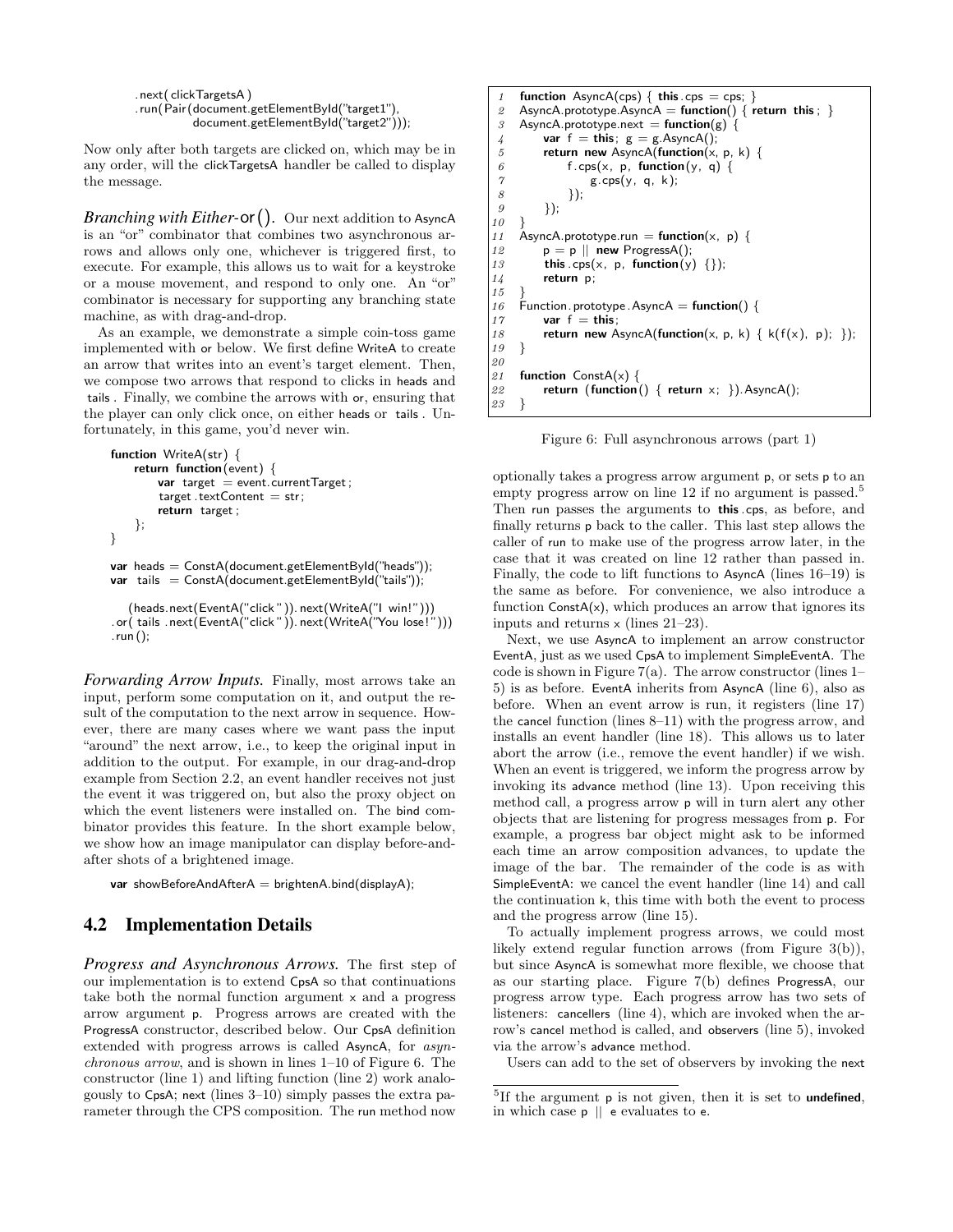| 1<br>2   | function $EventA(eventname)$ {<br>if $($ !( this instance of EventA)) |
|----------|-----------------------------------------------------------------------|
| 3        | return new EventA(eventname);                                         |
| 4        | this event $a =$ event $a =$                                          |
| 5        |                                                                       |
| 6        | EventA.prototype = new AsyncA(function(target, p, k) {                |
| $\gamma$ | var $f = this$ :                                                      |
| 8        | function cancel() $\{$                                                |
| 9        | target.removeEventListener(f.eventname,                               |
| 10       | handler, false);                                                      |
| 11       |                                                                       |
| 12       | function handler (event) {                                            |
| 13       | p.advance(cancel);                                                    |
| 14       | cancel $()$ ;                                                         |
| 15       | $k(event, p)$ ;                                                       |
| 16       |                                                                       |
| 17       | p.addCanceller(cancel);                                               |
| 18       | target.addEventListener(f.eventname, handler, false);                 |
| 19       | $\}$ :                                                                |

(a) Event arrows

```
function ProgressA() {
2 if (!( this instanceof ProgressA))
3 return new ProgressA();
4 this cancellers = []; /* empty arrays */
5 this observers = [];
\epsilon\gamma ProgressA.prototype = new AsyncA(function(x, p, k) {
8 this observers push(function(y) \{ k(y, p); \});
9 })
10 ProgressA.prototype. addCanceller = function( canceller ) {
11 /* add canceller function */
12 this . cancellers . push ( canceller );
13 }
14 ProgressA.prototype.advance = function( canceller ) {
15 /* remove canceller function */16 var index = this cancellers indexOf( canceller );
17 if (index >= 0) this. cancellers . splice (index, 1);
18 /* signal observers */<br>
19 while (this observers
        while ( this . observers . length > 0)
20 this observers . pop ()();
21 }
22 ProgressA.prototype.cancel = function() {
23 while (this cancellers length > 0)
24 this cancellers .pop()();
25 }
```
(b) Progress arrows Figure 7: Full asynchronous arrows (part 2)

combinator inherited from AsyncA. On lines 7–9, we set the underlying CPS function of the arrow to push its argument onto the observer list. Thus, invoking  $p.next(f)$ . run() for progress arrow p adds f to observers. Making ProgressA an asynchronous arrow gives it all the flexible compositional properties of arrows, e.g., it allows adding multiple, complex observers. For example, we could write  $p.next(f).next(g)$  for a progress arrow that invokes  $g(f())$  when progress occurs, or call  $p.next(f).run()$ ;  $p.next(g).run()$  to add both observers f and g.

Cancellers are registered explicitly via the addCanceller method (lines 10–13). If cancel is invoked, the progress arrow calls all cancellers (lines  $23-24$ ). If advance(c) is invoked, the progress arrow first removes c from cancellers (lines 16–17) and then calls any observers (lines 19–20). A call to advance implies that a unit of progress was made (e.g., an event triggered), and so the corresponding cancellation handler c for the unit

function Pair $(x, y)$  { return { fst :x, snd:y }; } 2 AsyncA.prototype.product = function(g) { 3 var f = this;  $g = g$ . AsyncA(); 4 return new AsyncA(function(x, p, k) {  $5$  var out1, out2,  $c = 2$ ;  $6$  function barrier () {  $\gamma$  if  $(--c == 0)$  k(Pair(out1, out2), p); 8 } 9 f.next(**function**(y1) { out1 = y1; barrier (); })<br>  $10$  run(x.fst, p); . run $(x.$  fst,  $p)$ ; 11 g.next(function(y2) { out2 = y2; barrier (); })  $12$  . run(x.snd, p); 13 }); 14 }



```
1 AsyncA.prototype.repeat = function() {
 2 var f = \text{this};<br>3 return new A
        return new AsyncA(function rep(x, p, k) {
 4 f.cps(x, p, function(y, q) {
 5 if (y. Repeat) \{6 function cancel () \{ clearTimeout(tid); \}\gamma q. addCanceller(cancel);
 8 var tid = setTimeout(function() {
 9 q.advance(cancel);
10 rep(y. value, q, k);
11 }, 0);
12 } else if (y.Done)13 k(y. value, q);
14 else
15 throw new TypeError("Repeat or Done?");
16 });
\begin{array}{c} 17 \\ 18 \end{array} });
18 }
19
20 function Repeat(x) { return { Repeat:true, value:x }; }<br>21 function Done(x) { return { Done:true, value:x }; }
21 function \text{Done}(x) \in \{ return \{ Done: true, value :x \};
22
    Function. prototype. repeat = function( interval ) {
24 return this AsyncA() repeat( interval);
25 }
```


of progress is removed as it is no longer needed. The corresponding observers are also removed and invoked (line 20). This behavior is analogous to the removal of event listeners after an event triggers.

product()*.* Figure 8 shows the product combinator for the AsyncA arrow. We use the Pair function to create pairs as objects with two properties, fst and snd . To implement product, we first define the function barrier on lines 6–8, which serves to synchronize the arrow at the completion of its constituent arrows. Then, we run the arrows f on lines 9–10 and g on lines 11–12, giving as input the first and second components of x, respectively. Upon completion of each arrow, we store the result into out1 or out2 and call barrier . When c reaches 0, i.e., when both f and g have completed, the barrier function will in turn call the continuation k with the results. Although not shown above, Arrowlets also unpacks pairs automatically into the argument list of regular (non-CPS) functions for convenience.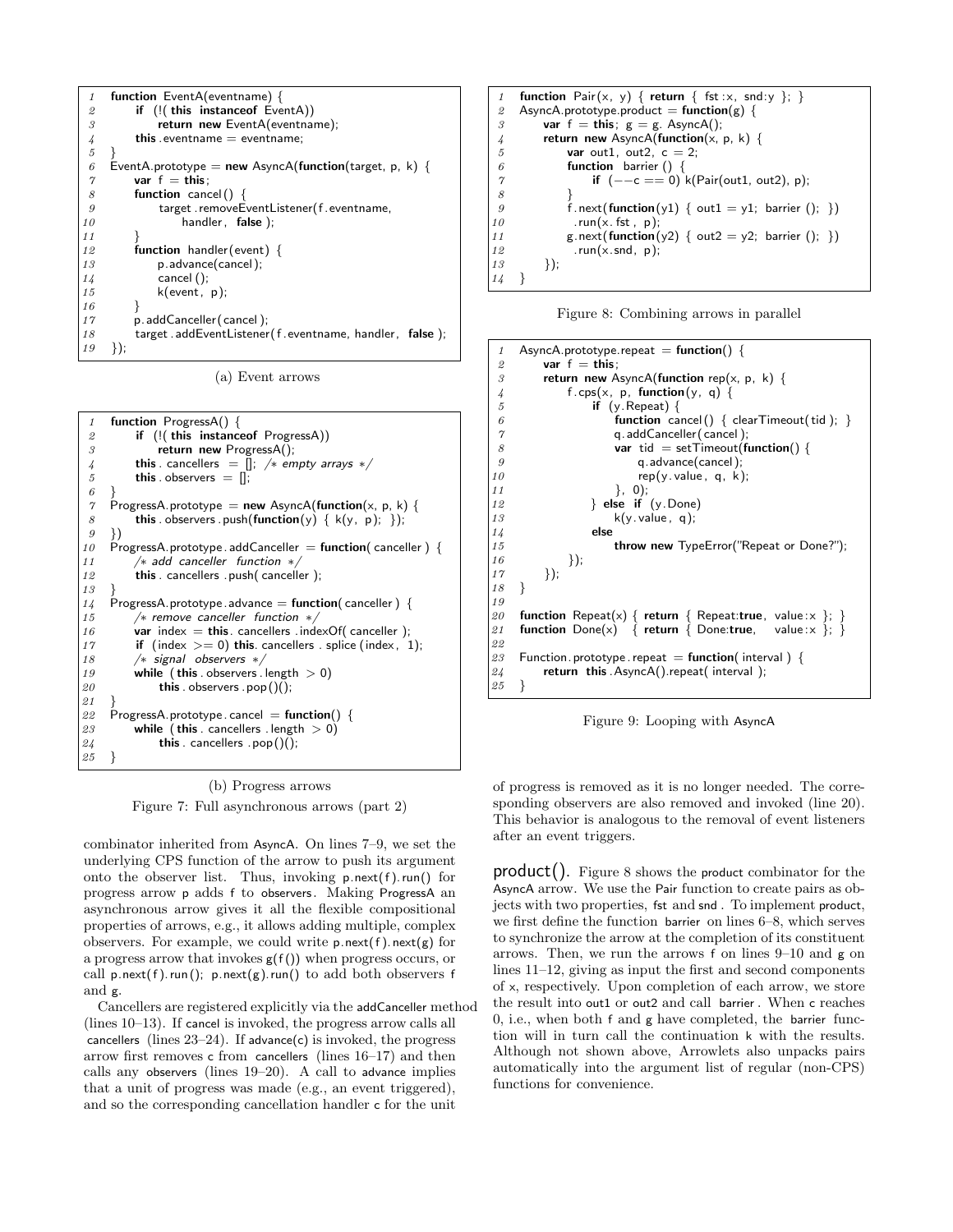| 1                           | $\Delta$ sync $\Delta$ .prototype.or = function(g) { |
|-----------------------------|------------------------------------------------------|
| 2                           | var $f = \text{this}$ ; $g = g$ . AsyncA();          |
| $\mathcal{S}_{\mathcal{S}}$ | return new AsyncA(function(x, p, k) {                |
|                             | /* one progress for each branch $*/$                 |
| $\frac{4}{5}$               | var $p1 = new ProgressA();$                          |
| $\ddot{o}$                  | var $p2 = new ProgressA();$                          |
| $\gamma$                    | $/*$ if one advances, cancel the other $*/$          |
| 8                           | $p1.next(function() \{ p2. cancel();$                |
| $\mathfrak{g}$              | $p2 = null;$ }). run ();                             |
| 10                          | $p2.next(function() \{ p1. cancel();$                |
| 11                          | $p1 = null;$ }). run ();                             |
| 12                          | function cancel() $\{$                               |
| 13                          | if $(p1)$ p1. cancel ();                             |
| 14                          | if $(p2)$ p2. cancel ();                             |
| 15                          | ł                                                    |
| 16                          | /* prepare callback $*/$                             |
| 17                          | function join $(y, q)$ {                             |
| 18                          | p.advance(cancel);                                   |
| 19                          | $k(y, q)$ ;                                          |
| 20                          | }                                                    |
| 21                          | / $*$ and run both $*/$                              |
| 22                          | p.addCanceller(cancel);                              |
| 23                          | f.cps $(x, p1, join)$ ;                              |
| 24                          | $g.\text{cps}(x, p2, join);$                         |
| 25                          | $\}$ );                                              |
| 26                          | ł                                                    |

Figure 10: Branching with AsyncA

**repeat ().** Figure  $9(a)$  shows the implementation of repeat. When run, the resulting arrow executes repeatedly, yielding to the UI thread via setTimeout recursion. Then we return a new asynchronous arrow containing the function rep (line 3). When invoked, rep calls f (the arrow from which the repeating arrow was created) and passes it a new, nested continuation with argument y and progress arrow q.

The argument y is an object created with either Repeat or Done (lines  $20-21$ ). These methods store their argument x in a JavaScript approximation of a tagged union—an object with the value field set to x and either the Repeat or Done field set to true.

Given argument  $\gamma$ , there are two cases. If  $\gamma$  is tagged with Done (lines  $12-13$ ), then we extract the value from y and pass it to the continuation k for the entire arrow. If y is tagged with Repeat (lines 5–11), we use the looping idiom from Section 2 to execute rep again after interval has elapsed. To allow the loop to be cancelled during this timeout period, we extend the list of cancellers to kill the timeout (lines 6 and 7), and since we progressed by one iteration, we advance the progress arrow (line 9).

*Either-*or(). Figure 10 gives the code for the or method, which combines the current arrow f with the argument g (line 2). Calling  $f \cdot or(g)$ . run() executes whichever of f or g is triggered first, and cancels the other. To keep the presentation simpler, we assume both f and g are asynchronous event arrows. When invoked, the new arrow first creates progress arrows p1 and p2, which when advanced calls cancel on the other arrow (lines 8–11). We also register (line 22) the cancel function (lines 12–15), which will remove any handlers that are still installed. Then, we invoke the component arrows, f with p1 (line 23) and g with p2 (line 24). When either arrow completes, they call join (lines 17–20), which first advances the progress arrow p for the composition itself (line 18) and then invokes the regular continuation.



Figure 11: Passing state around arrows

bind(). bind can be implemented with next and product along with two helper arrows, as shown in Figure 11. bind creates a new arrow that first duplicates its input into a pair with dupA, passes through the first component untouched via idA and applies f to the second component, and finally applies g to the resulting pair.

Many combinators in Arrowlets such as bind are implemented with just next and product. In general, we find it quite simple in practice to compose additional convenience combinators as needed.

#### 4.3 Discussion

We believe our asynchronous arrow library is potentially useful for a variety of applications beyond those presented. In essence, Arrowlets can be used to construct arrows corresponding to arbitrary state machines, where transitions between states occur via synchronous or asynchronous calls. The combinators next and or can construct machines that are DAGs (where each machine state corresponds to a single handler), and with repeat we can create arbitrary graphs. It is easy to imagine other applications that could be built from such state machines, such as games (where related actions in the game, e.g., matching two cards, could be composed into a state machine) or productivity applications (where various elements of the UI have state).

In addition to timeouts and UI events, Arrowlets can also support other kinds of events, e.g., completion of a network or file I/O call. Indeed, our original motivation for developing arrows was to make it easier to write a web-based code visualization tool<sup>6</sup> that starts by loading XML files over the network. To do this we create a composite asynchronous arrow that first loads an index file, and then iteratively loads each file present in the index, where one load commences when the previous one completes.

# 5. RELATED WORK

An earlier version of this work appeared as a poster at ICFP 2008, which included a much shorter, 2-page writeup. There are several threads of related work.

*JavaScript libraries.* JavaScript libraries, such as jQuery, Prototype, YUI, MochiKit, and Dojo, provide high-level APIs for common GUI features, such as drag-and-drop and animation. For example, in jQuery, one can make a document widget box"draggable"within its surrounding text area with the syntax \$(box).draggable(). These high-level APIs are easy to use, but they are often not modular and are less customizable, as we have found with drag-and-drop.

One form of customizability that is offered by library interfaces is an animation queue. The queue contains one or

 $^6$ http://www.cs.umd.edu/projects/PL/PP/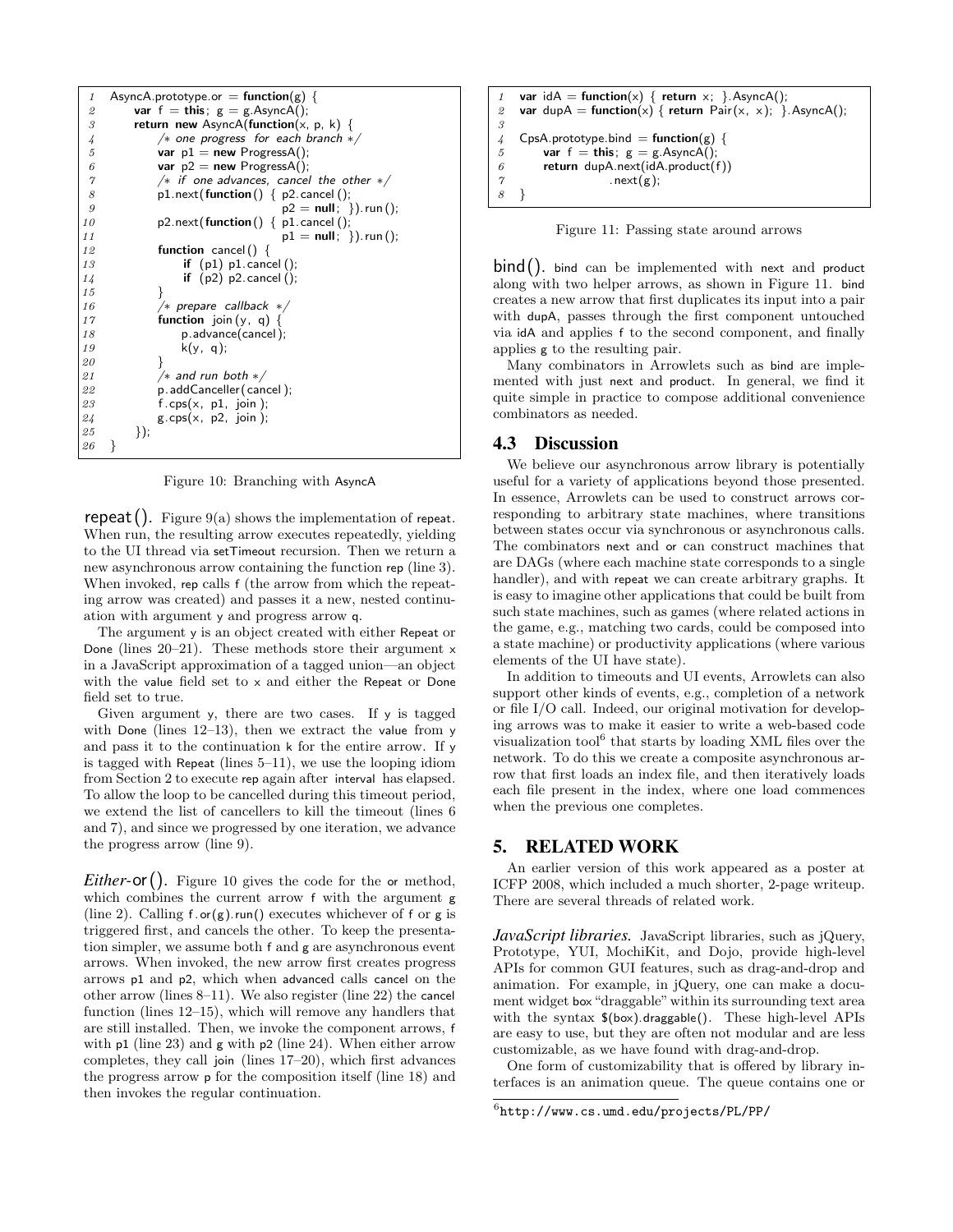

Figure 12: Analogies between threads and Arrowlets

more animation steps (called *effects*). Programmers can sequence animation steps dynamically by adding to the queue. Such queues and other more complex compositions are easily implemented with Arrowlets.

Some libraries also provide an idiom called method chaining. In this idiom, all methods of an object return the object itself, such that further methods can be invoked on it. Arrow combinators have a similar lightweight syntax, but are more flexible as they can be composed modularly.

*Flapjax.* Flapjax [9] is another approach to solving the problems we have mentioned, but takes a data-flow oriented approach, in the style of functional reactive programming [12]. In Flapjax, programmers use combinators to construct, compose, and filter first-class event streams, and these streams drive the processing that will ultimately update the display, write files, send messages, etc. Arrowlets is more control-flow oriented. In particular, handler arrows are naturally chained together to form state machines: each handler corresponds to a node in the machine, and how handlers are composed determines the transitions in the machine. We can customize the machine by composing handlers differently; in Flapjax we might instead customize the makeup of the event stream. Since Arrowlets do not manipulate first-class event streams, they are lower-level than Flapjax's abstractions, and arguably closer to Javascript programming practice. Indeed, in Section 2.2 we showed it was fairly straightforward to move from existing code to Arrowlets, and thus to gain Arrowlets' benefits of improved composability and reuse.

*Threads and Event-driven programming.* Perhaps surprisingly, programming with Arrowlets bears a striking resemblance to programming with threads, despite the fact that JavaScript is single-threaded. Indeed, it is well-known that threads and events are computationally equivalent [7]. Recently research has explored this relationship more closely. The basic observation is that single-threaded event-driven programming is analogous to multi-threading with cooperative scheduling, in which one thread runs at a time and yields the CPU either voluntarily or when it would block on an I/O operation  $[1, 10]$ .

Li and Zdancewic have built a thread monad for Haskell that follows this observation [8]. We can translate their observation to arrows by viewing a thread as a sequence of event handlers, where each handler's final action is to register an event that triggers the next handler in the sequence (e.g., after a timeout or I/O event completion). By this view, an arrow composition using Arrowlets is analogous to a thread; Figure 12 suggests the relationship between threads and Arrowlets.

*Haskell's Arrow libraries.* Our inspiration to develop an arrow-based library comes from a number of related libraries in Haskell such as Fudgets [3] and Yampa [5]. Fudgets is a library for building graphical user interfaces (GUI), and uses arrows to implement GUI elements such as buttons, menus, and scroll bars, as well as event handlers. A complete GUI application is composed of Fudgets using various combinators. Yampa is arrow-based library for functional reactive programming [5], as with Flapjax. In Yampa, arrow combinators compose signals with signal functions. Yampa has been used to implement a robotics simulator [5] as well a GUI library named Fruit [4].

Unlike standard GUI applications such as those written in Fudgets or Fruit, web applications are typically developed in a combination of HTML and CSS to define the graphical layout of interface elements, and JavaScript for the interface behavior (i.e., event handling). Arrowlets is designed with this distinction in mind and focuses on composing event handlers in JavaScript.

*Twisted's Deferred.* Twisted (twistedmatrix.com) is an event-driven networking library for Python, which, like Arrowlets, provides an abstraction to manage event callbacks. In Twisted, asynchronous functions such as network file access do not take a callback parameter, but instead return Deferred objects that represent values that may have yet to arrive. The value in Deferred can be accessed by adding a callback function via its addCallback method. This approach resembles monads, a concept that is closely related to arrows.

Unlike addCallback, the next combinator in Arrowlets provides a consistent interface to compose asynchronous or synchronous functions with each other. To have a similarly consistent interface using Deferred, programmers have to be careful to wrap the return value of every function in a Deferred object, which is an error-prone endeavor in dynamically-typed languages such as Python or JavaScript. Also, addCallback composes Deferred objects with functions, whereas next composes arrows with arrows. This asymmetry makes it more verbose to write reusable compositions. Furthermore, Arrowlets provides a richer library of combinators for synchronization and asynchronous looping.

#### 6. CONCLUSION

We presented the Arrowlets library for using arrows in JavaScript. The key feature of Arrowlets is support for asynchronous event arrows, which are triggered by events in a web browser such as mouse or key clicks. By providing sequencing, parallel, looping, and branching combinators, programmers can easily express how their event handlers are composed and also separate event handling from event composition. Arrowlets supports sophisticated interface idioms, such as drag-and-drop. Arrowlets also includes progress arrows, which can be used to monitor the execution of an asynchronous arrow or abort it. In translating arrows into JavaScript, Arrowlets provides programmers the means to elegantly structure event-driven web components that are easy to understand, modify, and reuse.

#### Acknowledgments

This research was supported in part by National Science Foundation grants IIS-0613601 and CCF-0541036.